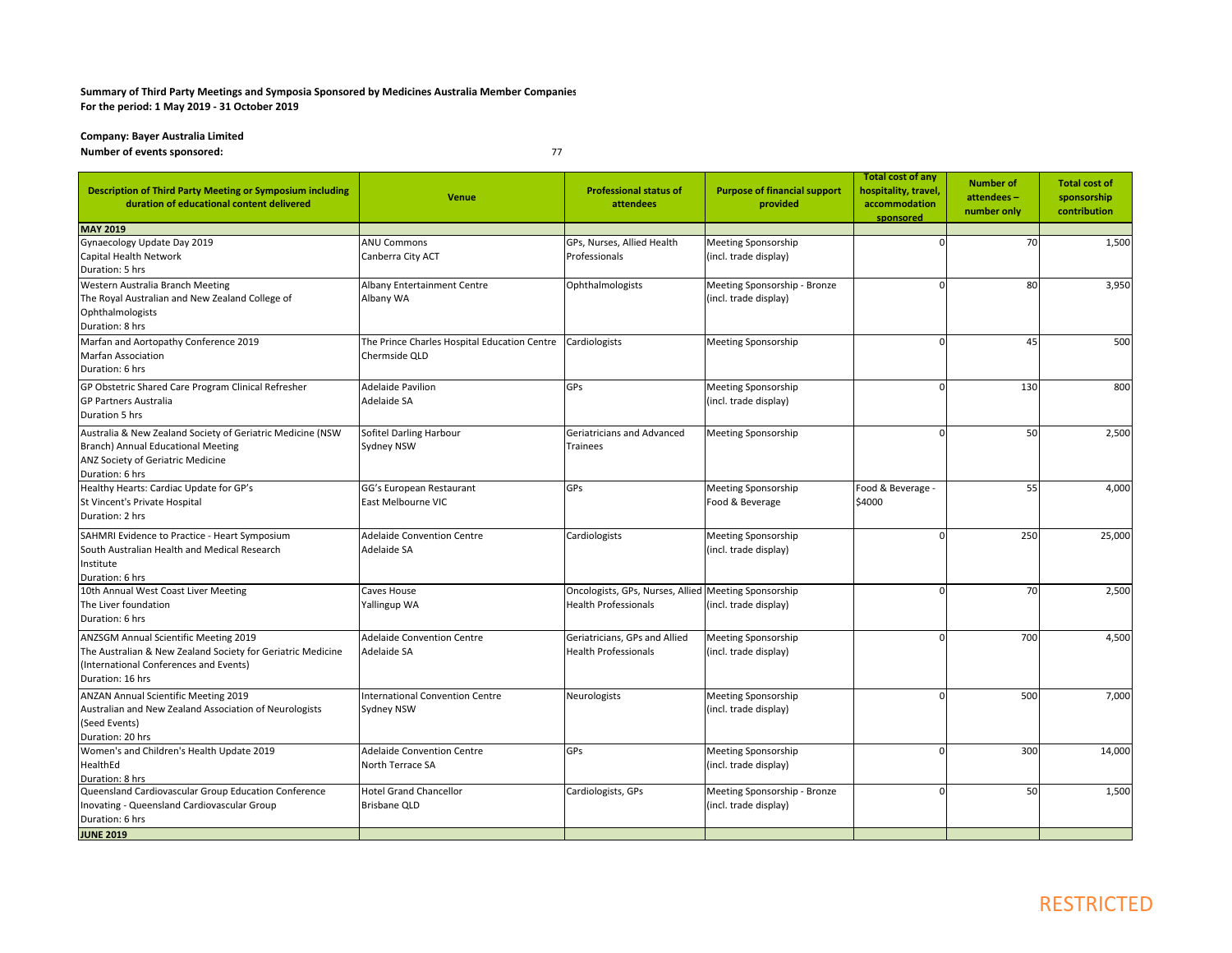| ANZSRS Retina Symposium 2019                                 | The Westin                            |                                                      | Ophthalmologists, Optometrists Meeting Sponsorship - Platinum |                   | 350 | 55,000 |
|--------------------------------------------------------------|---------------------------------------|------------------------------------------------------|---------------------------------------------------------------|-------------------|-----|--------|
| Australian and New Zealand Society of Retinal Specialists    | Sydney NSW                            |                                                      |                                                               |                   |     |        |
| Duration: 8 hrs                                              |                                       |                                                      |                                                               |                   |     |        |
| Neurology Teaching Weekend 2019                              | St. Vincent's Hospital                | Neurologists, Trainees                               | <b>Meeting Sponsorship</b>                                    |                   | 30  | 800    |
| St Vincent's                                                 | <b>Fitzroy VIC</b>                    |                                                      |                                                               |                   |     |        |
| Duration: 10 hrs                                             |                                       |                                                      |                                                               |                   |     |        |
|                                                              |                                       | GPs                                                  |                                                               |                   | 40  |        |
| Agora Contemporary Gynaecology for GPs Course                | Francis Perry House                   |                                                      | <b>Meeting Sponsorship</b>                                    |                   |     | 1,000  |
| Agora Epworth Hospital                                       | Parkville VIC                         |                                                      | (incl. trade display)                                         |                   |     |        |
| Duration: 6 hrs                                              |                                       |                                                      |                                                               |                   |     |        |
| Tasmania Branch RANZCO & ANZSOPS Meeting 2019                | <b>Hotel Grand Chancellor</b>         | Ophthalmologists, Ophthalmic                         | Meeting Sponsorship - Gold                                    |                   | 70  | 3,500  |
| Royal Australian and New Zealand College of Ophthalmologists | <b>Hobart TAS</b>                     | <b>Plastic Surgeons</b>                              | (incl. trade display)                                         |                   |     |        |
| and Australia and New Zealand Society of Ophthalmic Plastic  |                                       |                                                      |                                                               |                   |     |        |
|                                                              |                                       |                                                      |                                                               |                   |     |        |
| Surgeons                                                     |                                       |                                                      |                                                               |                   |     |        |
| Duration: 15 hrs                                             |                                       |                                                      |                                                               |                   |     |        |
| Heart of Melbourne Cardiology Education Program              | Sage Hotel                            | GPs, Allied Health Professionals Meeting Sponsorship |                                                               |                   | 50  | 4,000  |
| <b>Heart of Melbourne Cardiology</b>                         | Ringwood VIC                          |                                                      | (incl. trade display)                                         |                   |     |        |
| Duration: 6 hrs                                              |                                       |                                                      |                                                               |                   |     |        |
| Women's and Children's Health Update 2019                    | Royal International Convention Centre | GPs                                                  | <b>Meeting Sponsorship</b>                                    | $\Omega$          | 300 | 14,000 |
| HealthEd                                                     | Bowen Hills QLD                       |                                                      | (incl. trade display)                                         |                   |     |        |
| Duration: 8 hrs                                              |                                       |                                                      |                                                               |                   |     |        |
|                                                              |                                       |                                                      |                                                               |                   |     |        |
| 2019 Australian Atherosclerosis Society Clinical Masterclass | Amora Riverside Hotel                 | Physicians, Cardiologists,                           | <b>Meeting Sponsorship</b>                                    | $\Omega$          | 60  | 15,000 |
| Australian Atherosclerosis Society Inc.                      | Melbourne VIC                         | Endocrinologists, Lipidologists,                     | (incl. trade display)                                         |                   |     |        |
| Duration: 14 hrs                                             |                                       | Nephrologists                                        |                                                               |                   |     |        |
|                                                              |                                       |                                                      |                                                               |                   |     |        |
| <b>AONAWA Education Meeting</b>                              | The Wollaston Conference Centre       | <b>Nurses</b>                                        | Meeting Sponsorship - Bronze                                  |                   | 30  | 250    |
| Australian Ophthalmic Nurse Association (WA)                 | <b>Mount Claremont WA</b>             |                                                      | (incl. trade display)                                         |                   |     |        |
| Duration: 5 hrs                                              |                                       |                                                      |                                                               |                   |     |        |
| <b>JULY 2019</b>                                             |                                       |                                                      |                                                               |                   |     |        |
| Aboriginal Health Conference 2019 - Kids on Country          | Parmelia Hilton                       | GPs, Nurses, Allied Health                           | Meeting Sponsorship - Silver                                  |                   | 160 | 5,000  |
| Rural Health West                                            | Perth WA                              | Professionals                                        | (incl. trade display)                                         |                   |     |        |
| Duration: 10 hrs                                             |                                       |                                                      |                                                               |                   |     |        |
| Values-based Patient Care                                    | Vision Eye Institute                  | Ophthalmologists, Nurses                             | <b>Meeting Sponsorship</b>                                    | Food & Beverage - | 60  | 7,300  |
| Vision Eye Institute Ltd                                     | Sydney NSW                            |                                                      | (incl. trade display)                                         | \$700             |     |        |
| Duration: 16 hrs                                             |                                       |                                                      | Food & Beverage                                               |                   |     |        |
| <b>ANZUP Annual Scientific Meeting</b>                       | Hilton Brisbane                       | Urologists, Oncologists                              | Meeting Sponsorship - Silver                                  |                   | 500 | 28,500 |
| Australian & New Zealand Urogenital and Prostate (ANZUP)     | <b>Brisbane QLD</b>                   |                                                      | (incl. trade display)                                         |                   |     |        |
| <b>Cancer Trials Group</b>                                   |                                       |                                                      |                                                               |                   |     |        |
| Duration: 6 hrs                                              |                                       |                                                      |                                                               |                   |     |        |
|                                                              |                                       |                                                      |                                                               |                   |     |        |
| <b>Continued Medical Education Meeting</b>                   | Parravilla Function Lounge            | GPs, Medical Surgeons                                | Meeting Sponsorship                                           | Food & Beverage - | 50  | 3450   |
| Australian Indian Medical Graduates                          | Parramatta NSW                        |                                                      | Food & Beverage                                               | \$3450            |     |        |
| Association Inc.                                             |                                       |                                                      |                                                               |                   |     |        |
| Duration: 2 hrs                                              |                                       |                                                      |                                                               |                   |     |        |
| General Practice Conference & Exhibitions 2019               | Crown Perth Convention Centre         | GPs                                                  | <b>Meeting Sponsorship</b>                                    |                   | 280 | 4,120  |
| <b>Reed Medical Education</b>                                | Perth WA                              |                                                      |                                                               |                   |     |        |
| Duration: 12 hrs                                             |                                       |                                                      |                                                               |                   |     |        |
|                                                              |                                       |                                                      |                                                               |                   |     |        |
| Clinical Update Session                                      | Cabrini Hospital                      | GPs, Nurses, Allied Health                           | Meeting Sponsorship                                           |                   | 40  | 1,000  |
| Cabrini Hospital                                             | <b>Brighton VIC</b>                   | Professionals                                        | (incl. trade display)                                         |                   |     |        |
| Duration: 4 hrs                                              |                                       |                                                      |                                                               |                   |     |        |
| Heart to Heart - Cardiology                                  | Evan & Mary Thomson Auditorium        | Cardiologists, GPs                                   | <b>Meeting Sponsorship</b>                                    | $\Omega$          | 50  | 2,500  |
| The Wesley Hospital                                          | The Wesley Hospital                   |                                                      | (incl. trade display)                                         |                   |     |        |
| Duration: 6 hrs                                              | Auchenflower QLD                      |                                                      |                                                               |                   |     |        |
| <b>AUGUST 2019</b>                                           |                                       |                                                      |                                                               |                   |     |        |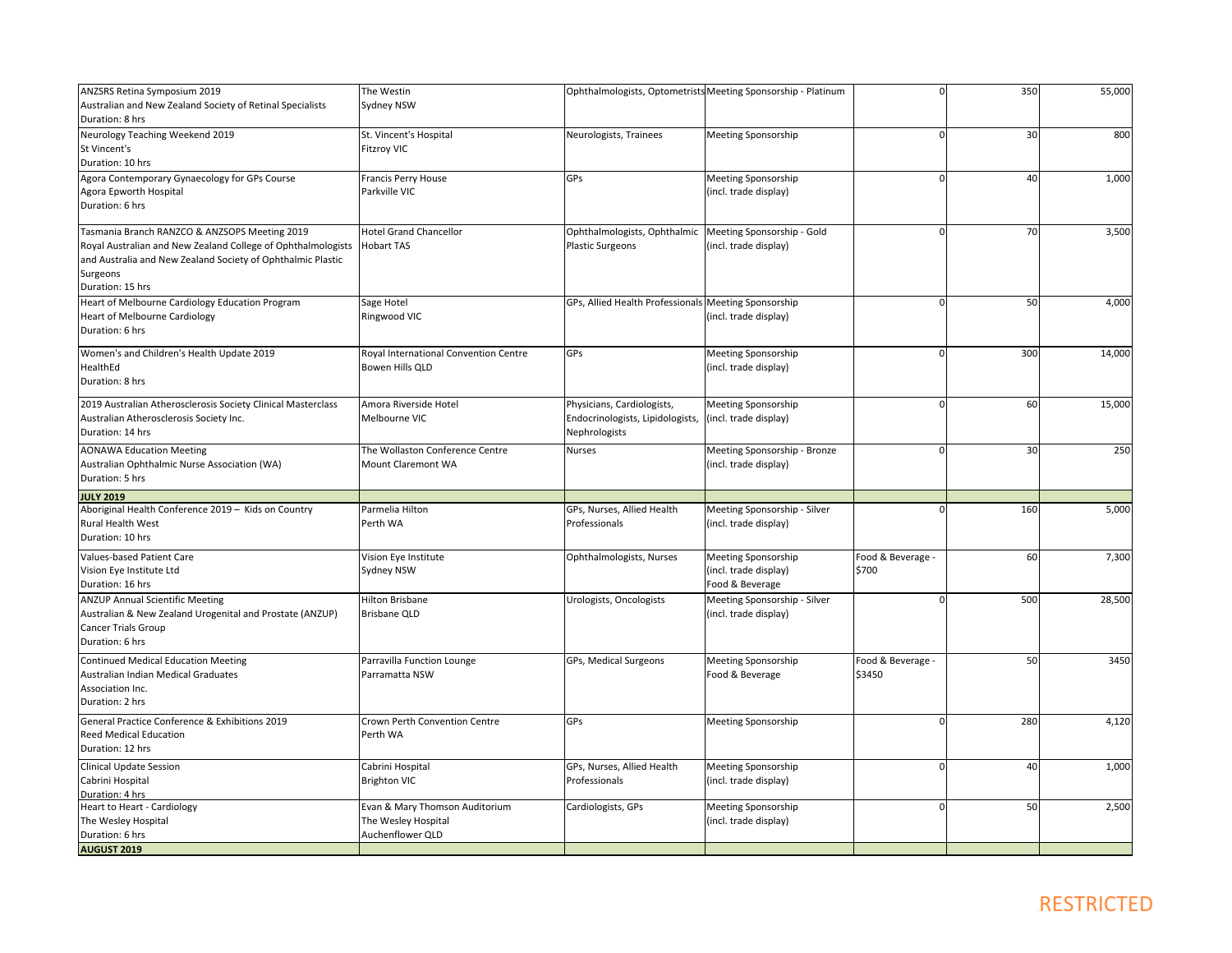| RANZCO QLD Annual Scientific Meeting 2019                      | <b>Sheraton Grand Mirage</b>             | Ophthalmologists                 | Meeting Sponsorship - Key      | $\Omega$    | 280   | 17,550 |
|----------------------------------------------------------------|------------------------------------------|----------------------------------|--------------------------------|-------------|-------|--------|
| The Royal Australian & New Zealand College of                  | <b>Gold Coast QLD</b>                    |                                  | (incl. trade display)          |             |       |        |
| Ophthalmologists                                               |                                          |                                  |                                |             |       |        |
| Duration: 14 hrs                                               |                                          |                                  |                                |             |       |        |
| Annual Ramsay Cairns Conference                                | Riley Crystalbrook Hotel                 | GPs                              | Meeting Sponsorship            | $\mathbf 0$ | 100   | 3,500  |
| Ramsay Healthcare                                              | Cairns QLD                               |                                  | (incl. trade display)          |             |       |        |
| Duration 12 hrs                                                |                                          |                                  |                                |             |       |        |
| 67th Annual Scientific Meeting of the Cardiac Society of       | <b>Adelaide Convention Centre</b>        | Cardiologists, Specialists, GPs  | Meeting Sponsorship - Platinum | $\Omega$    | 2,000 | 81,000 |
| Australia and New Zealand 2019                                 | Adelaide SA                              |                                  | (incl. trade display)          |             |       |        |
| Cardiac Society of Australia and New Zealand                   |                                          |                                  |                                |             |       |        |
| Duration: 20 hrs                                               |                                          |                                  |                                |             |       |        |
| Brisbane Inter-Hospital Liver Group Meeting                    | The Point Brisbane                       | Oncologists                      | Meeting Sponsorship            | $\mathbf 0$ | 35    | 2,750  |
| PA Research Foundation                                         | <b>Brisbane QLD</b>                      |                                  |                                |             |       |        |
| Duration: 7 hrs                                                |                                          |                                  |                                |             |       |        |
|                                                                |                                          |                                  |                                |             |       |        |
| Tenth Obstetrics & Gynaecology Clinical Institute Symposium    | Park Hyatt                               | O&Gs                             | Meeting Sponsorship - Gold     | $\mathbf 0$ | 200   | 3,000  |
| Epworth Healthcare                                             | East Melbourne VIC                       |                                  | (incl. trade display)          |             |       |        |
| Duration: 6 hrs                                                |                                          |                                  |                                |             |       |        |
| Cabrini GP Symposium 2019 - The New Era in Cancer Care         | Kooyong Lawn Tennis Club                 | GPs                              | Meeting Sponsorship            | $\mathbf 0$ | 150   | 2,000  |
| Cabrini                                                        | Melbourne VIC                            |                                  | (incl. trade display)          |             |       |        |
| Duration: 7 hrs                                                |                                          |                                  |                                |             |       |        |
| The Women's and Children's Symposium                           | <b>Werribee Mansion</b>                  | GPs                              | Meeting Sponsorship - Silver   | $\mathbf 0$ | 50    | 3,000  |
| St Vincent's Private Hospital                                  | Werribee VIC                             |                                  |                                |             |       |        |
| Duration: 6 hrs                                                |                                          |                                  |                                |             |       |        |
| HSANZ State Branch Adelaide Blood Club                         | Novotel Barossa Convention Centre        | Haematologists, Researchers      | Meeting Sponsorship            | $\mathbf 0$ | 100   | 3,000  |
| Haematology Society of Australia and New                       | Rowland Flat SA                          |                                  | (incl. trade display)          |             |       |        |
| Zealand                                                        |                                          |                                  |                                |             |       |        |
| Duration: 10 hrs                                               |                                          |                                  |                                |             |       |        |
| The Australasian Stroke Academy Meeting 2019                   | Westin Brisbane                          | Neurologists, Trainees, Allied   | Meeting Sponsorship - Silver   | $\mathbf 0$ | 100   | 8,000  |
| Australasian Stroke Academy Ltd                                | <b>Brisbane QLD</b>                      | <b>Health Professionals</b>      | (incl. trade display)          |             |       |        |
| Duration: 12 hrs                                               |                                          |                                  |                                |             |       |        |
| PMASA Annual CME Event 2019                                    | ATURA Hotel Adelaide Airport             | GPs                              | Meeting Sponsorship - Silver   | $\mathbf 0$ | 120   | 3,500  |
| Pakistani Medical Association South Australia                  | Adelaide SA                              |                                  | (incl. trade display)          |             |       |        |
| Duration: 3 hrs                                                |                                          |                                  |                                |             |       |        |
| RACGP 'Love your Heart' Workshop                               | <b>RACGP House</b>                       | GPs                              | Meeting Sponsorship            | $\mathbf 0$ | 30    | 1,100  |
| The Royal Australian College of General Practitioners Victoria | East Melbourne VIC                       |                                  | (incl. trade display)          |             |       |        |
| Duration: 4 hrs                                                |                                          |                                  |                                |             |       |        |
| Westmead Association 2019 Hospital Week                        | Westmead Education and Conference Centre | GPs, Specialists, Nurses, Allied | Meeting Sponsorship            | $\Omega$    | 350   | 2,000  |
| <b>Westmead Association</b>                                    | Westmead NSW                             | <b>Health Professionals</b>      | (incl. trade display)          |             |       |        |
| Duration: 20 hrs                                               |                                          |                                  |                                |             |       |        |
| The Dorevitch Women's Health Conference 2019                   | The Grand Hyatt                          | GPs                              | Meeting Sponsorship            | $\Omega$    | 550   | 3,850  |
| Dorevitch Pathology                                            | Melbourne VIC                            |                                  | (incl. trade display)          |             |       |        |
| Duration: 7 hrs                                                |                                          |                                  |                                |             |       |        |
| Annual MS Nurses Association Conference                        | Rydges World Square                      | Nurses                           | Meeting Sponsorship            | $\mathbf 0$ | 65    | 3,500  |
| Nurses Australia Inc                                           | Sydney NSW                               |                                  | (incl. trade display)          |             |       |        |
| Duration: 6 hrs                                                |                                          |                                  |                                |             |       |        |
| Cardiac Masterclass 2019                                       | Victoria Park Golf Complex               | Cardiologists, GPs               | Meeting Sponsorship            | $\Omega$    | 60    | 2,500  |
| Queensland Heart Institute                                     | <b>Herston VIC</b>                       |                                  | (incl. trade display)          |             |       |        |
| Duration: 7                                                    |                                          |                                  |                                |             |       |        |
| Women's and Children's Health Update 2019                      | Perth Convention & Exhibition Centre     | GPs                              | Meeting Sponsorship            | $\Omega$    | 300   | 14,000 |
| HealthEd                                                       | Perth WA                                 |                                  | (incl. trade display)          |             |       |        |
| Duration: 8 hrs                                                |                                          |                                  |                                |             |       |        |
|                                                                |                                          |                                  |                                |             |       |        |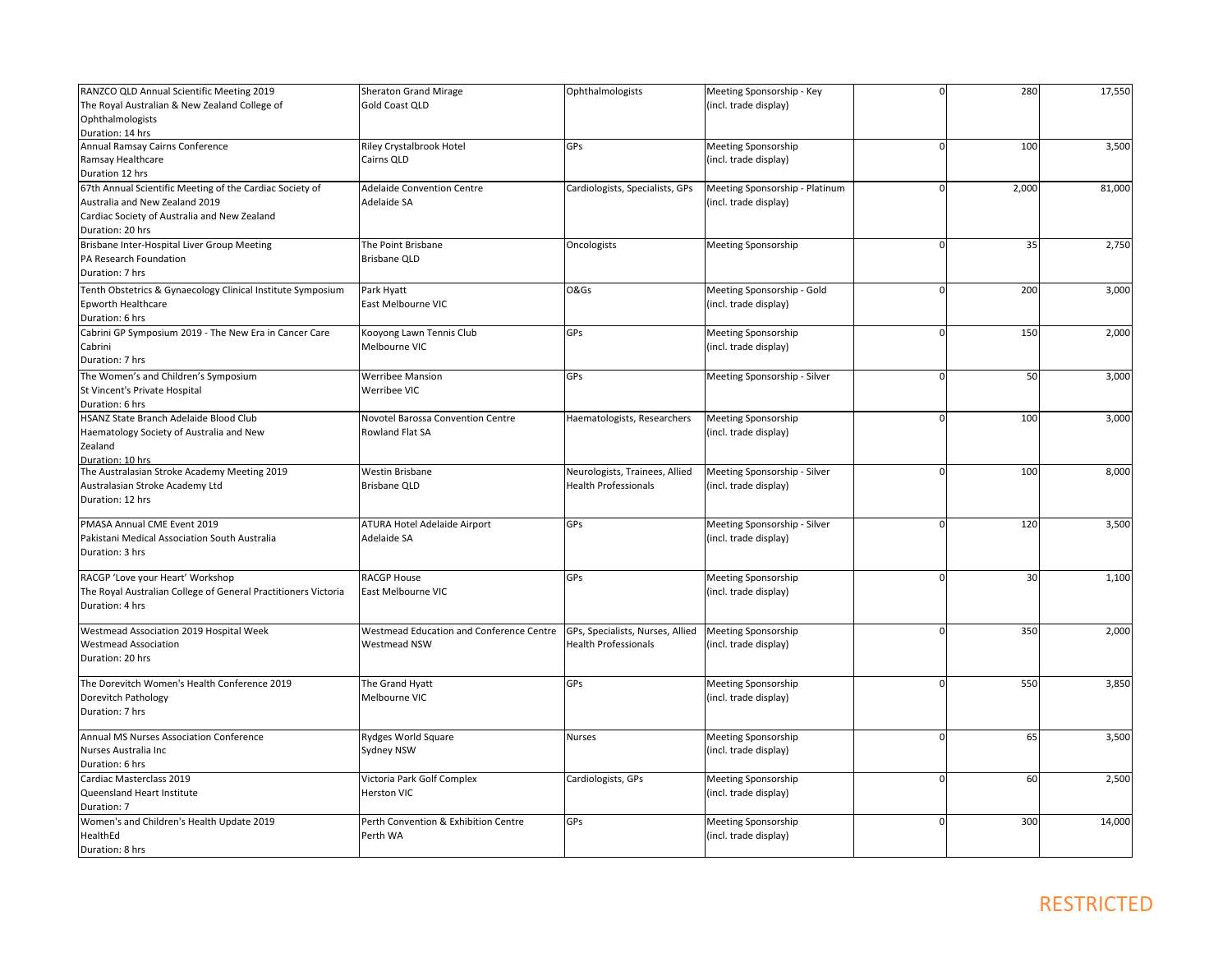| SA Division - Perioperative challenges in an older person                                                     | Adelaide Hills Convention Centre                      | Geriatricians, GPs                           | <b>Meeting Sponsorship</b>                   |                   | 75  | 2,000  |
|---------------------------------------------------------------------------------------------------------------|-------------------------------------------------------|----------------------------------------------|----------------------------------------------|-------------------|-----|--------|
| Australia and New Zealand Society for Geriatric Medicine                                                      | <b>Hahndorf SA</b>                                    |                                              | (incl. trade display)                        |                   |     |        |
| Duration: 8 hrs                                                                                               |                                                       |                                              |                                              |                   |     |        |
| Ophthalmology Updates 2019                                                                                    | The Westin Sydney                                     | Ophthalmologists                             | Meeting Sponsorship - Platinum               |                   | 140 | 11,000 |
| Ophthalmology Updates Pty Ltd                                                                                 | Sydney NSW                                            |                                              | (incl. trade display)                        |                   |     |        |
| Duration: 10 hrs                                                                                              |                                                       |                                              |                                              |                   |     |        |
|                                                                                                               |                                                       |                                              |                                              |                   |     |        |
| <b>SEPTEMBER 2019</b>                                                                                         |                                                       |                                              |                                              |                   |     |        |
| Haematology Society ANZ Nurses education event                                                                | Tennyson Centre                                       | <b>Nurses</b>                                | <b>Meeting Sponsorship</b>                   |                   | 60  | 2,500  |
| <b>HSANZ Nurses Group</b>                                                                                     | Kurralta Park SA                                      |                                              | (incl. trade display)                        |                   |     |        |
| Duration: 12 hrs                                                                                              |                                                       |                                              |                                              |                   |     |        |
| SAHMRI Evidence to Practice, Clinical Trial Forum 2019                                                        | Expo Porte de Versailles                              | Cardiologists                                | <b>Meeting Sponsorship</b>                   |                   | 25  | 20,000 |
| South Australian Health and Medical Research Institute                                                        | Paris France                                          |                                              |                                              |                   |     |        |
| Duration: 10 hrs                                                                                              |                                                       |                                              |                                              |                   |     |        |
| Australasian Menopause Society Congress 2019                                                                  | <b>Hotel Grand Chancellor</b>                         | O&Gs, GPs, Endocrinologists,                 | <b>Meeting Sponsorship</b>                   |                   | 300 | 9,560  |
| Australasian Menopause Society                                                                                | <b>Hobart TAS</b>                                     | Nurses, Allied Health                        | (incl. trade display)                        |                   |     |        |
| Duration: 14 hrs                                                                                              |                                                       | Professionals                                |                                              |                   |     |        |
| <b>Beating Heart Failure Masterclass</b>                                                                      | The Event Centre                                      | GPs                                          | <b>Meeting Sponsorship</b>                   |                   | 30  | 1,000  |
| Hunter New England and Central Coast                                                                          | West Tamworth NSW                                     |                                              | (incl. trade display)                        |                   |     |        |
| Primary Health Network                                                                                        |                                                       |                                              |                                              |                   |     |        |
| Duration: 6 hrs                                                                                               |                                                       |                                              |                                              |                   |     |        |
| 17th Rural Weekend Update on Cardiovascular Management                                                        | <b>Adelaide Pavilion</b>                              | GPs                                          | Meeting Sponsorship - Diamond                | $\Omega$          | 100 | 7,000  |
| iCCnet SA                                                                                                     | Adelaide SA                                           |                                              | (incl. trade display)                        |                   |     |        |
| Duration: 10 hrs                                                                                              |                                                       |                                              |                                              |                   |     |        |
| Annual Retreat                                                                                                | The Sanctuary                                         | GPs                                          | <b>Meeting Sponsorship</b>                   |                   | 37  | 1,500  |
| The Far North Queensland Lady Doctors                                                                         | Mission Beach QLD                                     |                                              |                                              |                   |     |        |
| Association                                                                                                   |                                                       |                                              |                                              |                   |     |        |
| Duration: 6 hrs                                                                                               |                                                       |                                              |                                              |                   |     |        |
| <b>Blacktown Medical Association Meeting</b>                                                                  | <b>Chopstick Restaurant</b>                           | GPs                                          | <b>Meeting Sponsorship</b>                   | Food & Beverage - | 30  | 1,500  |
| <b>Blacktown Medical Practitioners Association</b>                                                            | <b>Blacktown NSW</b>                                  |                                              | (incl. trade display)                        | \$1,500           |     |        |
| Duration: 2 hrs                                                                                               |                                                       |                                              | Food & Beverage                              |                   |     |        |
|                                                                                                               |                                                       |                                              |                                              |                   | 150 |        |
| Western Australia Emergency Medicine Conference 2019                                                          | <b>Bunbury Regional Entertainment Centre</b>          | Specialist emergency                         | <b>Meeting Sponsorship</b>                   |                   |     | 950    |
| Australian College of Emergency Medicine<br>Duration: 7 hrs                                                   | <b>Bunbury WA</b>                                     | Physicians, Trainees, Nurses                 | (incl. trade display)                        |                   |     |        |
|                                                                                                               |                                                       |                                              |                                              |                   |     |        |
| Annual Pathology-Imaging Meeting                                                                              | Perkins Institute                                     | Ophthalmologists                             | <b>Meeting Sponsorship</b>                   | $\Omega$          | 45  | 1,500  |
| The Royal Australian and New Zealand College of                                                               | Nedlands WA                                           |                                              | (incl. trade display)                        |                   |     |        |
| Ophthalmologists                                                                                              |                                                       |                                              |                                              |                   |     |        |
| Duration: 4 hrs                                                                                               |                                                       |                                              |                                              |                   |     |        |
| SA Heart Cardiac Symposium 2019                                                                               | Novotel Barossa Valley Conference Centre              | Cardiologists, GPs                           | Meeting Sponsorship - Silver                 | $\Omega$          | 80  | 3,000  |
| <b>SA Heart Centres</b>                                                                                       | Rowland Flat SA                                       |                                              | (incl. trade display)                        |                   |     |        |
| Duration: 9 hrs                                                                                               |                                                       |                                              |                                              |                   |     |        |
|                                                                                                               |                                                       |                                              |                                              |                   | 120 |        |
| ANZAN 18th Biennial Clinical Neurophysiology Workshop<br>Australian & New Zealand Association of Neurologists | <b>Sheraton Grand Mirage</b><br><b>Gold Coast QLD</b> | Neurologists, Clinical<br>Neurophysiologists | Meeting Sponsorship<br>(incl. trade display) |                   |     | 4,500  |
| Duration: 20 hrs                                                                                              |                                                       |                                              |                                              |                   |     |        |
|                                                                                                               |                                                       |                                              |                                              |                   |     |        |
| <b>AONAWA Education Meeting</b>                                                                               | The Wollaston Conference Centre                       | <b>Nurses</b>                                | Meeting Sponsorship - Bronze                 |                   | 30  | 250    |
| Australian Ophthalmic Nurse Association (WA)                                                                  | Mount Claremont WA                                    |                                              | (incl. trade display)                        |                   |     |        |
| Duration: 5 hrs                                                                                               |                                                       |                                              |                                              |                   |     |        |
| OCTOBER 2019                                                                                                  |                                                       |                                              |                                              |                   |     |        |
| Queensland Cardiovascular Group Education Conference                                                          | Victoria Park                                         | Cardiologists and GPs                        | Meeting Sponsorship - Bronze                 |                   | 50  | 1,500  |
| Inovating - Queensland Cardiovascular Group                                                                   | Herston QLD                                           |                                              | (incl. trade display)                        |                   |     |        |
| Duration 6 hrs                                                                                                |                                                       |                                              |                                              |                   |     |        |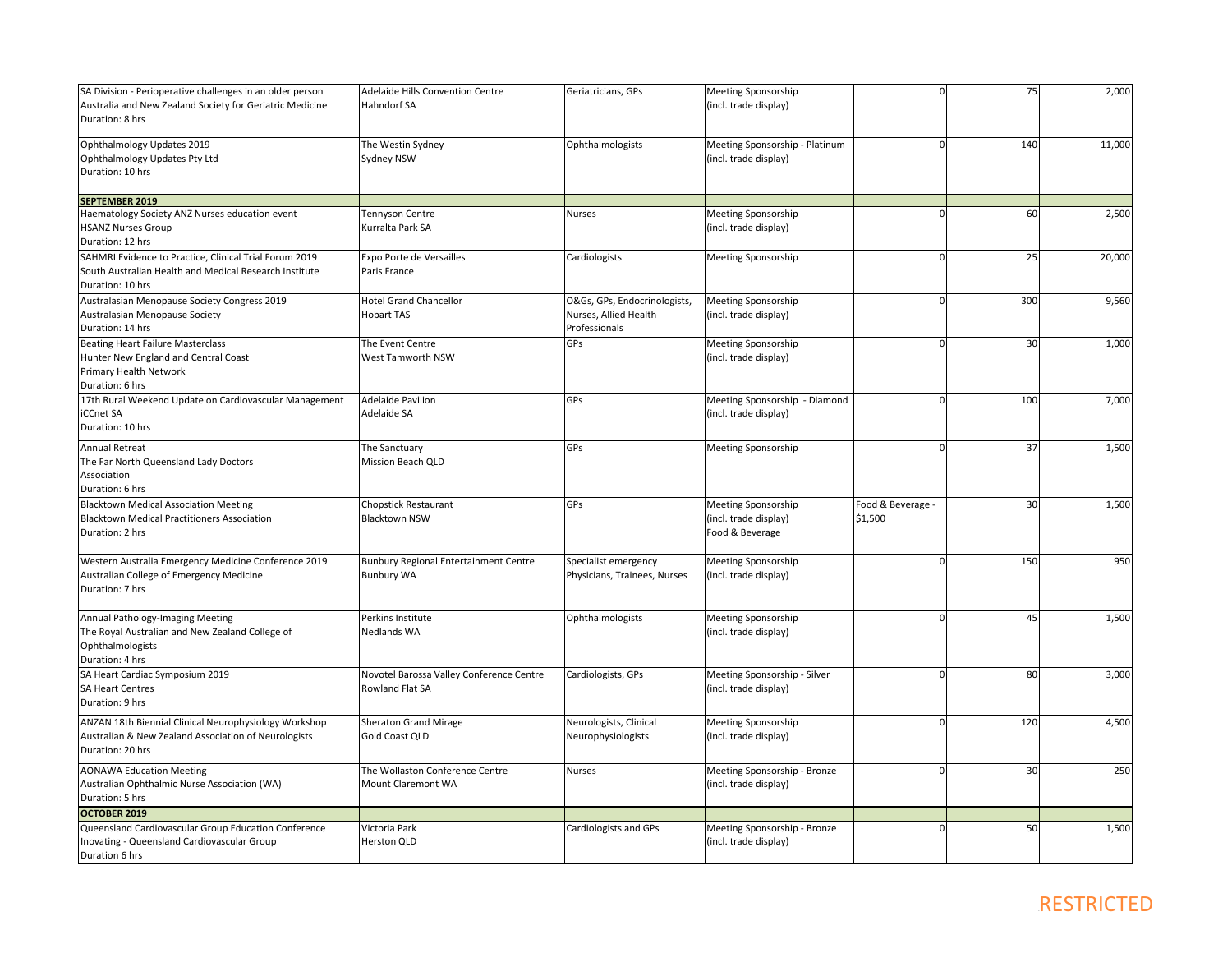| Medical Parents of Australia and New Zealand                 | QT Gold Coast                              | GPs                        | Meeting Sponsorship          |                   | 100   | 2,250  |
|--------------------------------------------------------------|--------------------------------------------|----------------------------|------------------------------|-------------------|-------|--------|
| <b>ASN Events</b>                                            | Surfers Paradise QLD                       |                            | (incl. trade display)        |                   |       |        |
| Duration: 12 hrs                                             |                                            |                            |                              |                   |       |        |
| The Annual National Convention and Scientific Meeting of the | The Crowne Plaza                           | GPs                        | Meeting Sponsorship - Silver |                   | 200   | 2,000  |
| Federation of Bangladesh Medical Societies of                | Gold Coast QLD                             |                            | (incl. trade display)        |                   |       |        |
| Australia (FBMSA)                                            |                                            |                            |                              |                   |       |        |
| Society of Bangladeshi Doctors in Queensland Incorporated    |                                            |                            |                              |                   |       |        |
| Duration: 12 hrs                                             |                                            |                            |                              |                   |       |        |
| QLD Clinical Neuroscience Meeting 2019                       | Marriott Hotel                             | Neurologists               | <b>Meeting Sponsorship</b>   |                   | 60    | 3,294  |
| RF Events                                                    | Surfers Paradise QLD                       |                            | (incl. trade display)        |                   |       |        |
| Duration: 10 hrs                                             |                                            |                            |                              |                   |       |        |
| Queensland Cardiovascular Group GP Education Conference      | Victoria Park                              | GPs                        | Meeting Sponsorship          |                   | 50    | 3,000  |
| Inovating                                                    | Herston Qld                                |                            | (incl. trade display)        |                   |       |        |
| Duration: 7 hrs                                              |                                            |                            |                              |                   |       |        |
| 2019 Epworth Cardiac Sciences Symposium                      | The Park Hyatt                             | Cardiologists, GPs, Nurses | Meeting Sponsorship          |                   | 400   | 5,000  |
| <b>Epworth HealthCare</b>                                    | Melbourne VIC                              |                            | (incl. trade display)        |                   |       |        |
| Duration: 7 hrs                                              |                                            |                            |                              |                   |       |        |
| Education Evening on Cardiovascular and Rheumatological      | Khana Khazana                              | GPs                        | Meeting Sponsorship          | Food & Beverage - | 50    | 4,000  |
| Conditions                                                   | Glenunga SA                                |                            | (incl. trade display)        | \$4,000           |       |        |
| South Australian Indian Medical Association                  |                                            |                            | Food & Beverage              |                   |       |        |
| Duration: 3 hrs                                              |                                            |                            |                              |                   |       |        |
| RANZCOG 2019 Annual Scientific Meeting                       | Melbourne Convention and Exhibition Centre | O&Gs, GPs, Trainees,       | <b>Meeting Sponsorship</b>   |                   | 1,200 | 25,000 |
| Royal Australian and New Zealand College of                  | South Wharf VIC                            | Midwives, Allied Health    | (incl. trade display)        |                   |       |        |
| <b>Obstetricians and Gynaecologists</b>                      |                                            | Professionals              |                              |                   |       |        |
| Duration: 24 hrs                                             |                                            |                            |                              |                   |       |        |
| <b>Pelvic Pain Meeting</b>                                   | Mercure Hotel                              | GPs                        | <b>Meeting Sponsorship</b>   |                   | 30    | 2,000  |
| <b>Frances Perry House</b>                                   | North Melbourne VIC                        |                            | (incl. trade display)        |                   |       |        |
| Duration: 3 hrs                                              |                                            |                            |                              |                   |       |        |
| <b>UD Mythbusting</b>                                        | Shine SA                                   | GPs, Midwives              | <b>Meeting Sponsorship</b>   |                   | 25    | 1,000  |
| Shine SA Inc                                                 | <b>Woodville SA</b>                        |                            | (incl. trade display)        |                   |       |        |
| Duration: 2 hrs                                              |                                            |                            |                              |                   |       |        |
| Cardiology Update                                            | The Stamford Grand                         | GPs                        | Meeting Sponsorship          | $\Omega$          | 60    | 4,000  |
| SAPMEA                                                       | Glenelg SA                                 |                            | (incl. trade display)        |                   |       |        |
| Duration: 3 hrs                                              |                                            |                            |                              |                   |       |        |
| <b>GOG Educational Meeting</b>                               | Nicholson Street Specialist Centre         | O&G, GPs                   | <b>Meeting Sponsorship</b>   |                   | 100   | 1,500  |
| Greenslopes Obstetrics & Gynaecology                         | Greenslopes QLD                            |                            | (incl. trade display)        |                   |       |        |
| Duration: 3 hrs                                              |                                            |                            |                              |                   |       |        |
| Cairns Cardiac Symposium                                     | <b>Cairns Convention Centre</b>            | Cardiologists, GPs, Nurses | <b>Meeting Sponsorship</b>   |                   | 80    | 1,500  |
| Cairns Hospital                                              | Cairns QLD                                 |                            | (incl. trade display)        |                   |       |        |
| Duration: 6 hrs                                              |                                            |                            |                              |                   |       |        |
| Australasian Hepatology Association (AHA) Conference 2019    | Opal Cove                                  | Hepatologists,             | Meeting Sponsorship - Bronze |                   | 150   | 5,000  |
| Australasian Hepatology Association Inc.                     | Coffs Harbour NSW                          | Gastroenterologist, Nurses | (incl. trade display)        |                   |       |        |
| Duration: 14 hrs                                             |                                            |                            |                              |                   |       |        |
| Women's Health Symposium                                     | The Park Hyatt                             | GPs                        | <b>Meeting Sponsorship</b>   |                   | 80    | 3,000  |
| St Vincent's Hospital                                        | Melbourne VIC                              |                            | (incl. trade display)        |                   |       |        |
| Duration: 7 hrs                                              |                                            |                            |                              |                   |       |        |
|                                                              |                                            |                            |                              |                   |       |        |
| GP Obstetric Shared Care Program Accreditation Day           | <b>Adelaide Pavilion</b>                   | GPs                        | <b>Meeting Sponsorship</b>   |                   | 135   | 1,200  |
| <b>GP Partners Australia</b>                                 | Adelaide SA                                |                            | (incl. trade display)        |                   |       |        |
| Duration: 7 hrs                                              |                                            |                            |                              |                   |       |        |
| ANSC Obstetrics Update - Canterbury                          | Canterbury-Hurlstone Park RSL              | GPs                        | <b>Meeting Sponsorship</b>   | Food & Beverage - | 60    | 990    |
| <b>EIS Health</b>                                            | Hurlstone Park NSW                         |                            | (incl. trade display)        | \$990             |       |        |
| Duration: 2 hrs                                              |                                            |                            | Food & Beverage              |                   |       |        |
|                                                              |                                            |                            |                              |                   |       |        |